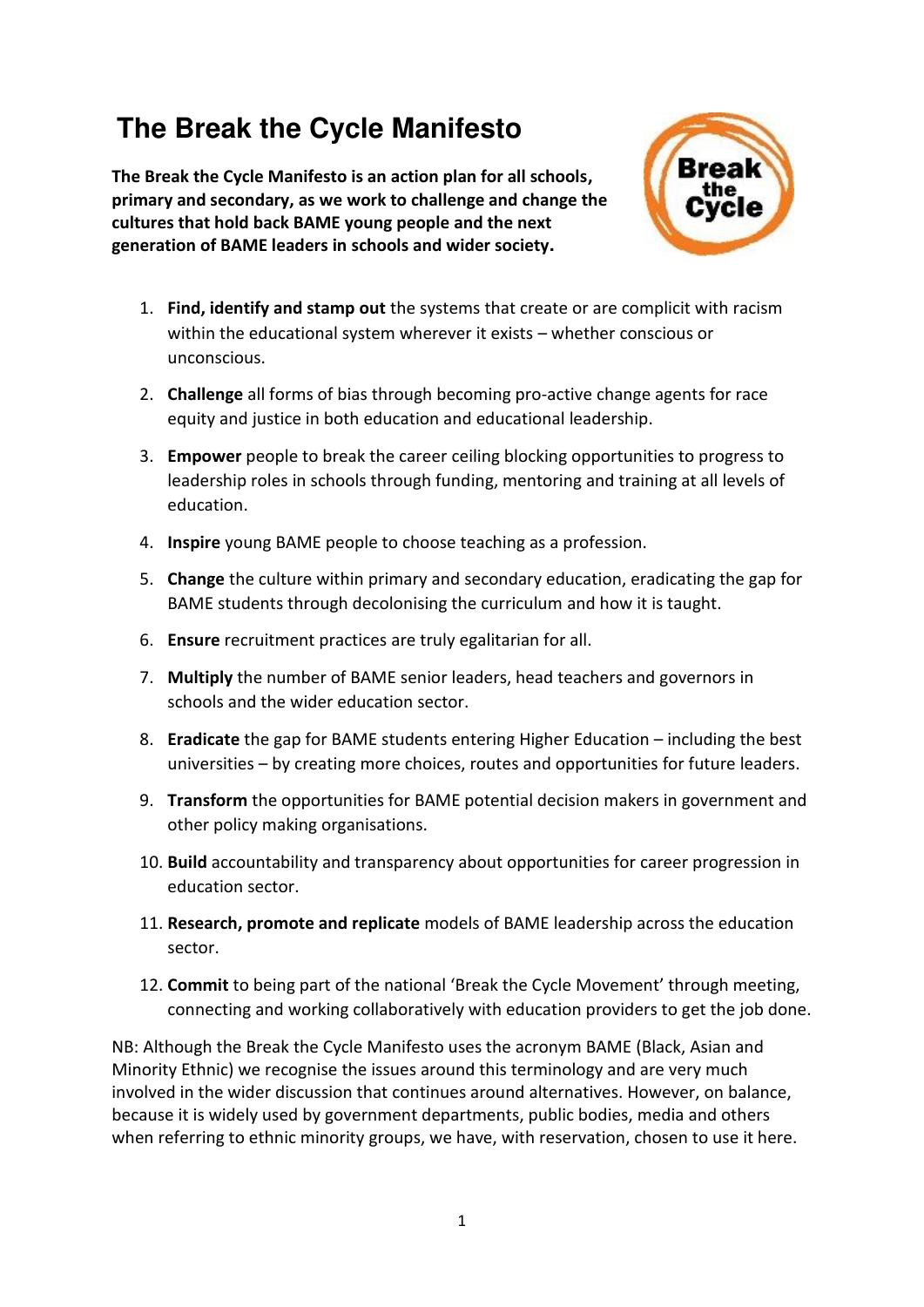## **The Break the Cycle Local Action Plan**

How to set up your own local Break the Cycle Task Group

1. Ensure that you invite BAME teaching and non-teaching staff and well as representatives of your senior leadership team to your fist meeting.



- 2. Recognise that you will also need to create a 'safe spaces' for BAME students, as well as members of staff, to voice their experiences and views. These spaces will require an independent facilitator with a clear brief, without members of leadership being present, in order to generate the confidence needed for open and honest engagement.
- 3. Find appropriate ways of feeding the input from your 'safe space' groups into your **Break the Cycle Task Group**
- 4. Using the **Break the Cycle Manifesto** as your ongoing agenda commit to:
	- Meet at regular intervals (a minimum of once every two months).
	- Establish a small leadership executive team.
	- Always review the outcomes of your last meeting.
	- Tackle a least one of the 12 clauses of the **Break the Cycle Manifesto** each time you meet.
	- Use each meeting to establish some achievable (SMART) outcomes, which you will work towards over the coming weeks and months.
	- Publicise your work in staff rooms, corridors and in reception around your school building.
	- Invite more schools both primary and secondary to join you.
	- Make sure that you create and develop local alliances and good, supportive working relationships with other active BAME campaign groups.
	- Contact your Local Council Leader with your ideas.
- 5. Four questions for your first meeting:
	- Does the leadership of your school reflect the ethnic and gender makeup the UK?
	- If not, what are the impacts of this?
	- How will you work to rectify this situation?
	- How can you get other schools on-board with your initiative?
- 6. Who else can you invite or involve in your action group to add impetus?